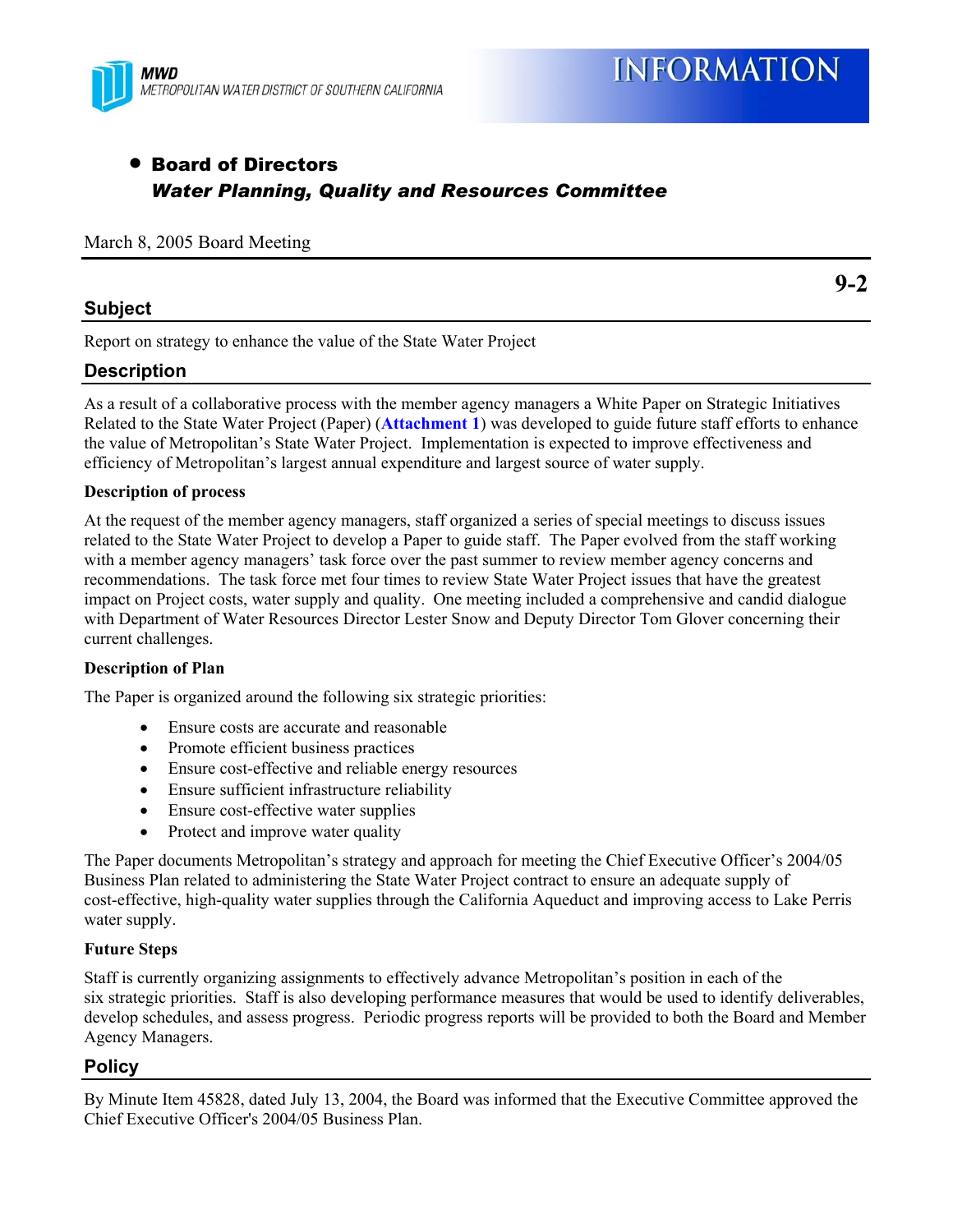# **Fiscal Impact**

None

2/2/2005 *Stephen N. Arakawa Date* 

*Manager, Water Resource Management* 

2/11/2005 *Gilbert F. Ivey Interim Chief Executive Officer Date* 

**Attachment 1 – SWP Task Force – White Paper on Strategic Initiatives Related to the State Water Project** 

BLA #2860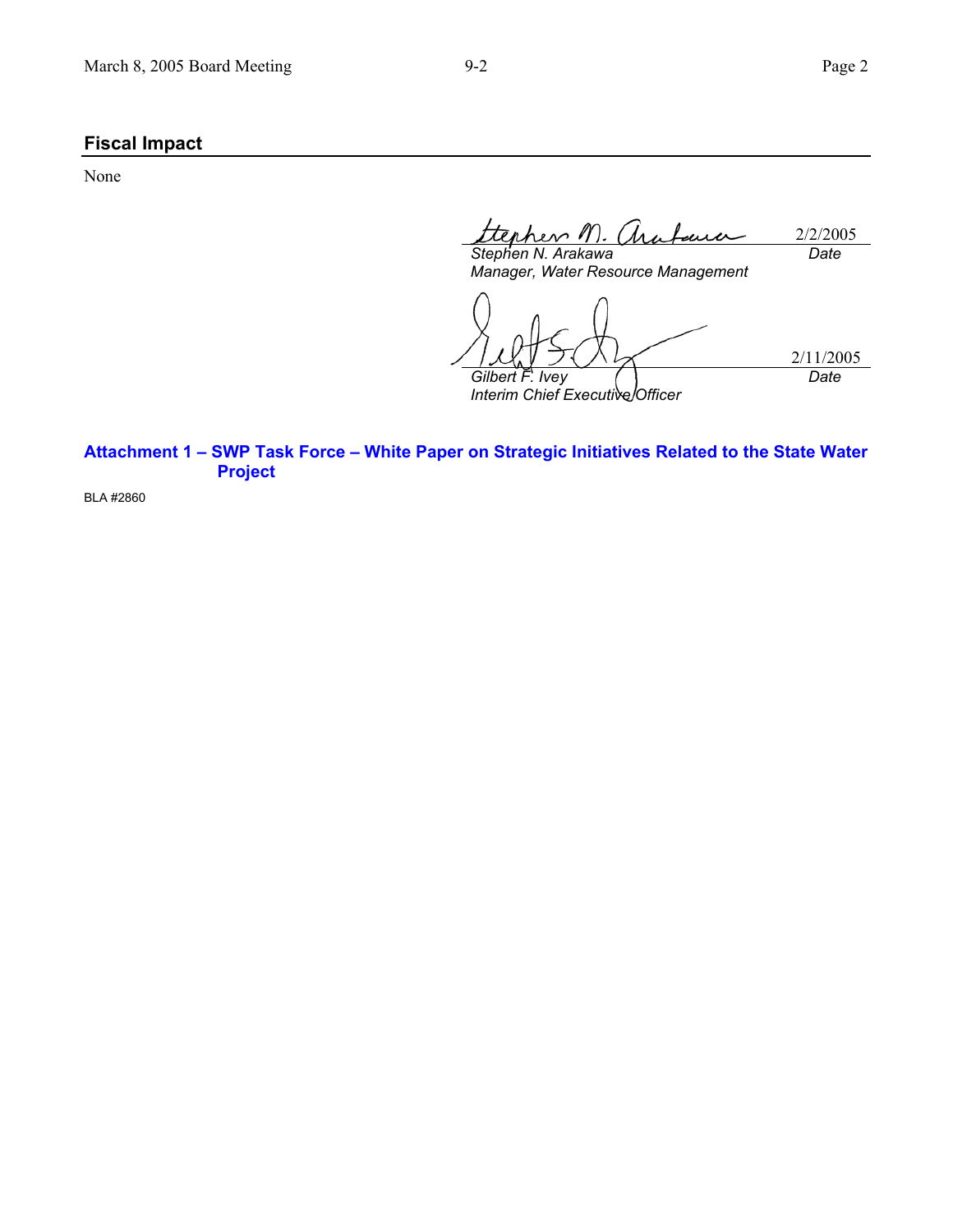## **White Paper on Strategic Initiatives Related to the State Water Project**

## **Section I Background**

## **Introduction**

The Metropolitan Water District of Southern California and Member Agency Managers initiated a task force to focus on opportunities to enhance the value of its State Water Project (SWP) investments. The Task Force reviewed SWP background information, identified and considered issues facing the SWP and met with the California Department of Water Resources Director and Deputy Director. The process included the development of this "White Paper" which identifies priorities related to the SWP supported by Metropolitan and its member agencies.

## **SWP Importance**

The SWP is the single largest source of imported water supply for Metropolitan's service area and Metropolitan's largest budget expenditure. The adjacent Figure characterizes how Metropolitan relied on the SWP over the past

ten years. Metropolitan also depends upon SWP conveyance facilities to access water from management programs such as water transfers and groundwater storage programs.



In 2004, payments were made to DWR of approximately \$350 million representing 29 percent of Metropolitan's total budget (see pictorial below).

SWP charges vary significantly from year to year, with power as the most volatile component. The SWP charges for 2005 are estimated to be \$504 million. Expiration of a major energy supply contract in 2004 with Southern California Edison will require DWR to secure replacement energy services far beyond 2004 and creates greater uncertainty regarding future power costs.



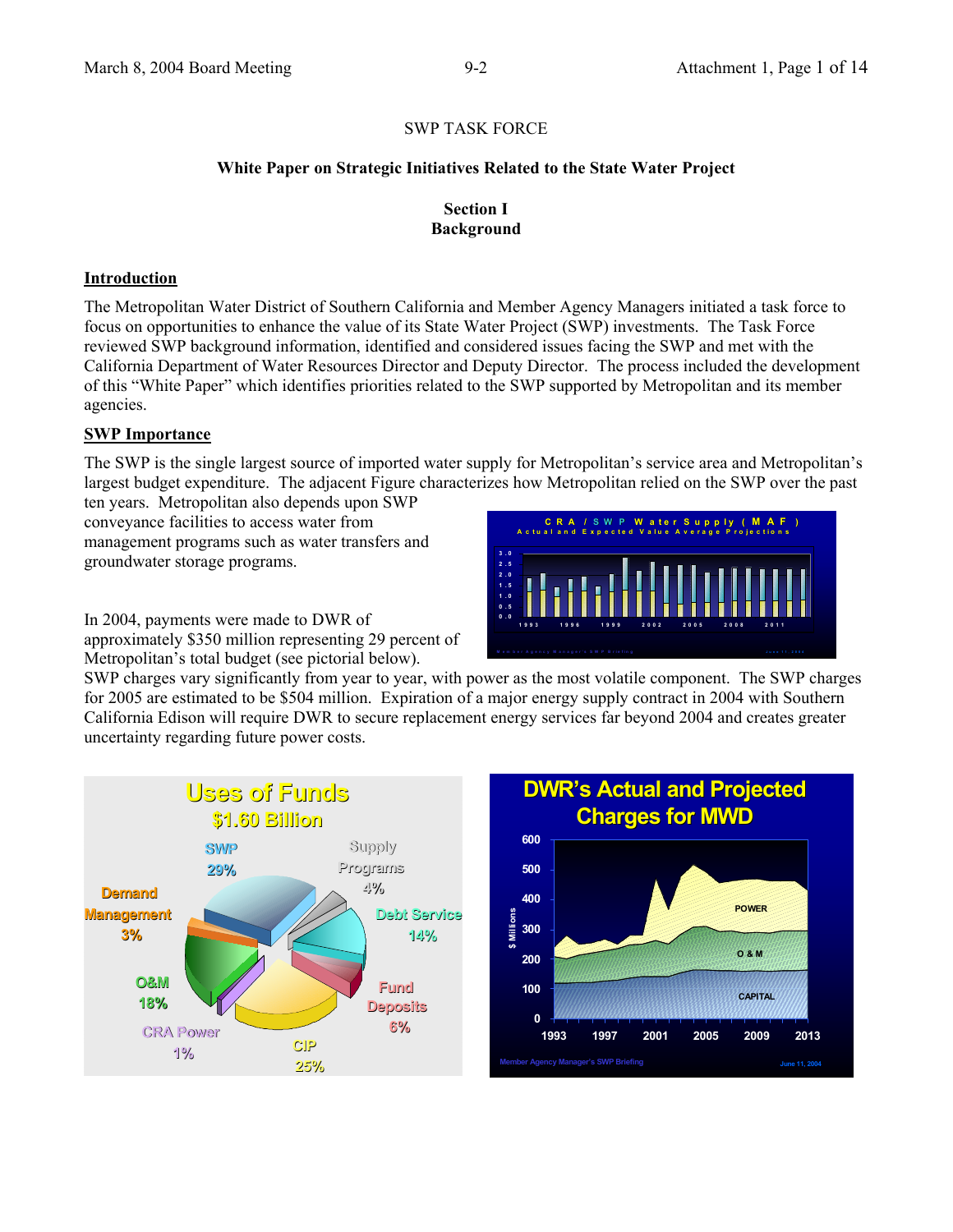#### **White Paper on Strategic Initiatives Related to the State Water Project**

#### **Section II Strategic Initiatives for 2005**

A number of issues have been identified for examination and action. Actions have been organized into six strategic initiatives to provide focus and structure as part of an implementation plan:

- 1. Ensure Costs are Accurate and Reasonable
- 2. Promote Efficient Business Practices
- 3. Ensure Cost-Effective and Reliable Energy Resources
- 4. Ensure Sufficient Infrastructure Reliability
- 5. Ensure Cost-Effective Water Supplies
- 6. Protect and Improve Water Quality

These six strategic initiatives will serve as a blueprint for developing staff workplans, setting specific objectives and deliverables and schedules for monitoring progress on an ongoing basis. Metropolitan will organize its annual business plans and work initiatives based upon these strategic priorities. The management process is expected to evolve as issues mature and the relative importance of priorities changes to reflect the needs and requirements of our Member Agencies and Metropolitan. Metropolitan plans to routinely report on the status of activities being pursued under these strategies. Status reports will not only highlight accomplishments, but will also identify where course corrections may be necessary. Adjustments or course corrections, for activities under these strategies, may be necessary as a result of changing conditions, evolving inter-agency relationships, and shifting political climates. Periodic consultation with the Member Agencies and the Board of Directors may occur to address situations where major changes in direction are anticipated. Forward thinking, course corrections or adjustments, and flexibility will ensure that, over the long-term, continued progress will be achieved regarding controlling costs and increasing the value of the SWP.

The following discussion describes the issues, provides Department of Water Resources and State Water Contractors perspectives, and identifies the next steps to be pursued by Metropolitan to ensure progress and success: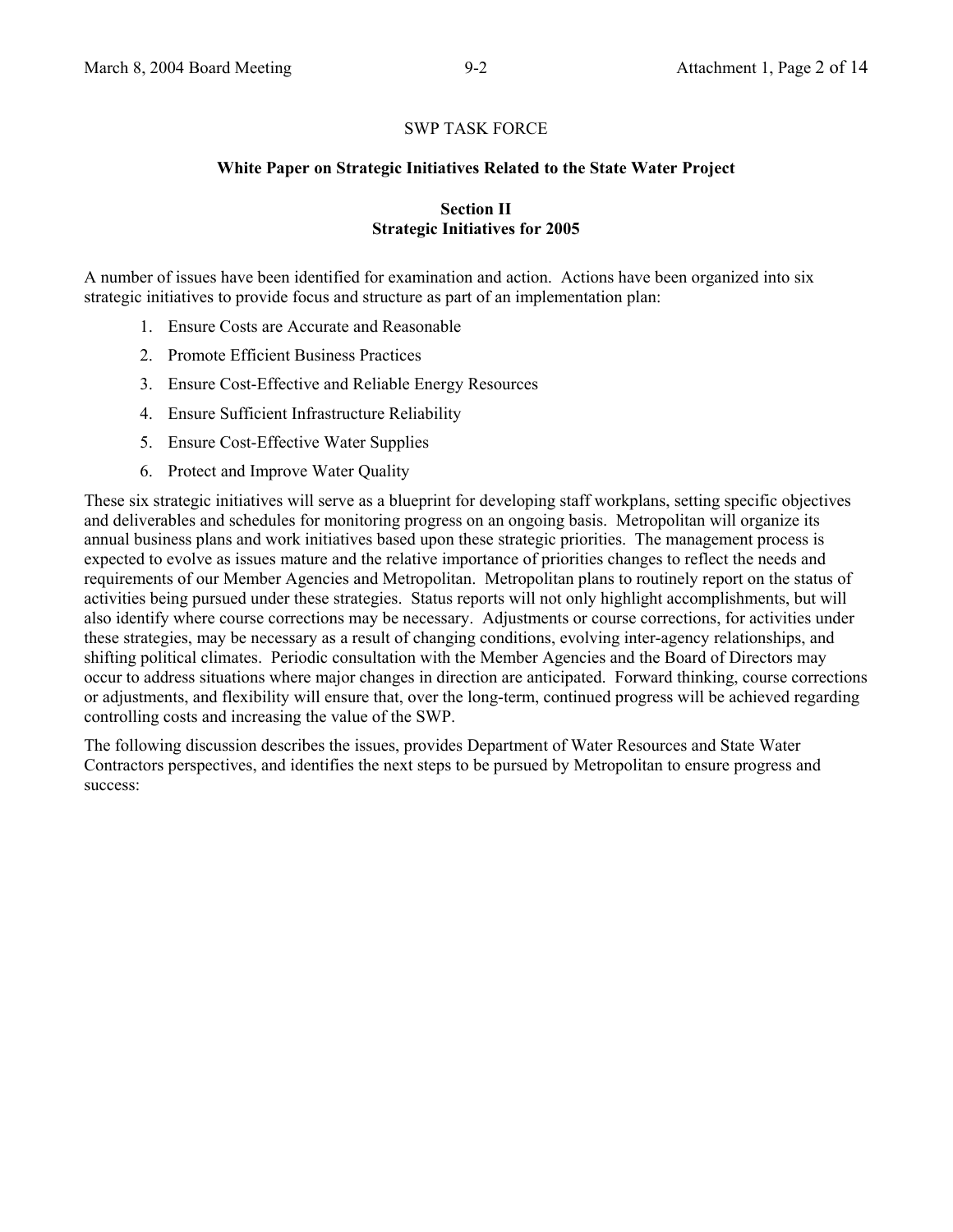#### **White Paper on Strategic Initiatives Related to the State Water Project**

#### **1. ENSURE COSTS ARE ACCURATE AND REASONABLE**

## **1a. COMPLETE OROVILLE FERC RELICENSING**

**Issue -** Obtaining an extended license (50 years) to operate energy generation facilities at the Lake Oroville Hyatt-Thermalito Complex will result in increased cost obligations to the SWP contractors. The current license expires in 2007 and an application to Federal Energy Regulatory Commission (FERC) for a new license was submitted January 2005. Efforts must manage exposure to increased cost while ensuring that the significant value of energy generation is maintained. In collaboration with SWC, DWR is working to meet FERC mandated relicensing deadlines for the Oroville facilities.

**DWR & SWC Perspective - The SWC identified the Lake Oroville Hyatt-Thermalito FERC relicensing** process as a priority in its FY 2004/05 Work Objectives. DWR's Strategic Business Plan establishes the relicensing as a high-priority initiative.

**MWD Perspective** – Metropolitan places a high priority on ensuring DWR obtains a license that (1) avoids the loss of water and power, (2) contains costs, (3) retains operational flexibility, (4) avoids uncertainty, and (5) contractor costs are appropriately allocated based on current power cost and revenue sharing among contractors.

**Next Steps –** Metropolitan will ensure that DWR submits the relicensing application on time and will continue to work with the SWC and DWR management to ensure that adequate settlement and license conditions are achieved. Metropolitan will continue to provide the Board with status reports as the licensing process proceeds.

# **1b. SEEK COMPENSATION FOR SERVICES PROVIDED TO SWP**

**Issue -** Metropolitan has the capability to perform services and operate in a manner that provides benefits to the overall SWP. The SWP Task Force suggested that Metropolitan seek compensation for increased flexibility to SWP operations as a result of Diamond Valley Lake operations. DWR Director Lester Snow pointed out that there have been agreements associated with the Environmental Water Account, whereby Metropolitan is compensated for using its storage resources to shift demands. In addition, Metropolitan's Shop Services Agreement with DWR provides compensation for services such as pump and valve refurbishment. This agreement not only compensates Metropolitan for costs, but it provides overall value to the SWP by reducing the need for DWR to contract with more expensive firms.

**DWR & SWC Perspective – DWR** has compensated Metropolitan for certain services (including use of storage for the EWA and for maintenance/rehabilitation work) that provide a value to the SWP. The SWC 2004-05 Work Objectives do not address this issue.

**MWD Perspective –** Metropolitan has actively pursued an agreement with DWR to perform services and seek reimbursement where such actions would improve SWP efficiency and reduce Metropolitan costs. Metropolitan will protect its SWP contract rights and seek to avoid situations where unreimbursed use of its facilities occurs.

**Next Steps –** Metropolitan will seek to enhance its business services partnership with DWR and others that provides revenue to Metropolitan, and contributes to a more cost-effective and reliable SWP supply.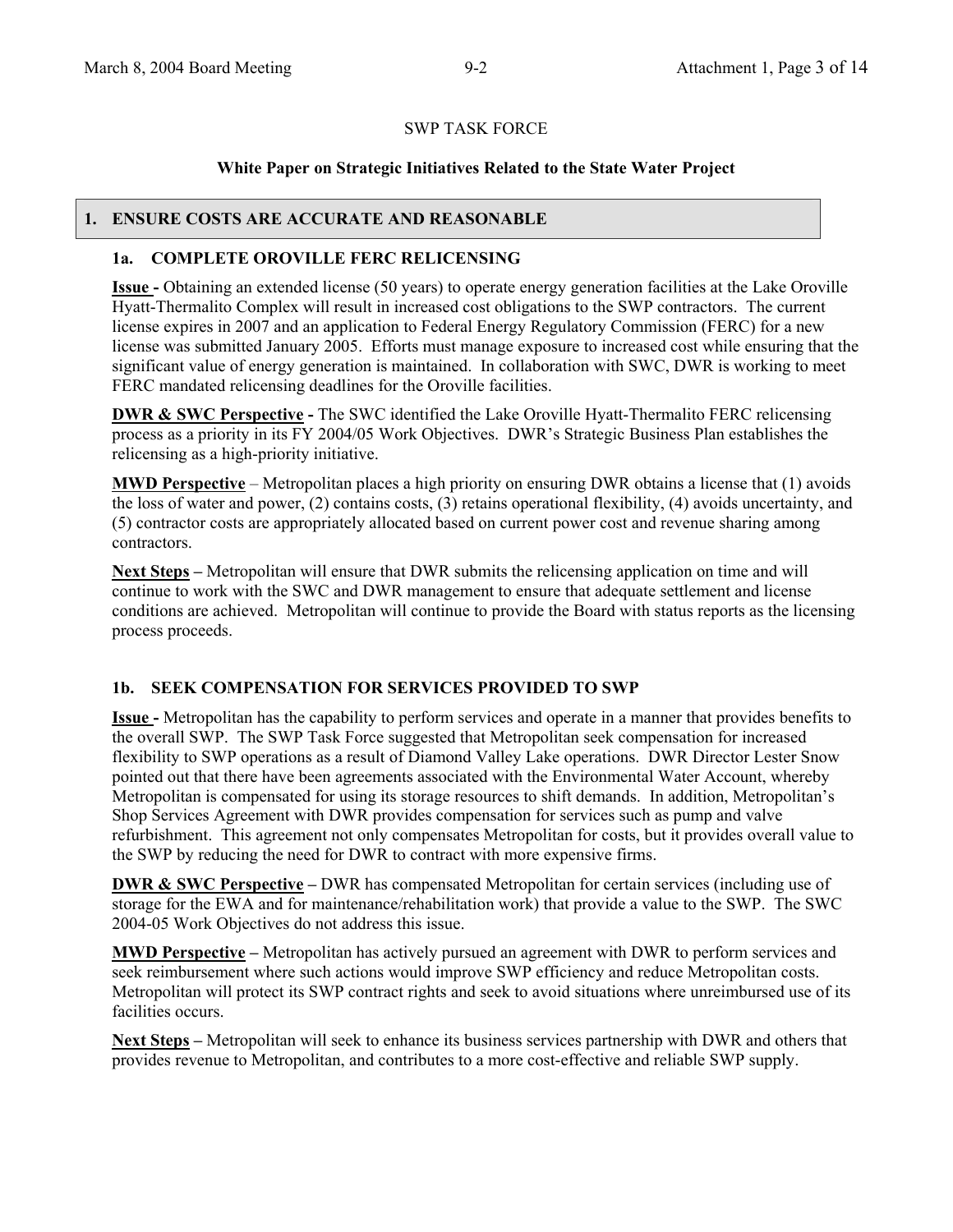# **White Paper on Strategic Initiatives Related to the State Water Project**

#### **1. ENSURE COSTS ARE ACCURATE AND REASONABLE**

## **1c. MAINTAIN VALUE FROM INVESTMENT IN HYATT-THERMALITO POWER GENERATION**

**Issue -** Kern County Water Agency (KCWA), a State Water Contractor, raised an issue that could result in significant accounting changes regarding Hyatt-Thermalito power benefit, shifting benefit from among the contractors. The Hyatt-Thermalito facility, DWR's largest and most cost-effective generation asset, generates SWP power as water is released from Lake Oroville. DWR has administered the contract consistently since it reorganized its energy operations in the early 1980s. Recently, several Northern California SWP contractors have indicated that they may support KCWA's position. While a coalition of southern contractors has been formed to oppose KCWA's position, DWR's ability to conduct business, in a number of other energy and water related issues, is being adversely impacted by the dispute at a growing rate.

**DWR & SWC Perspective –** To date, DWR has administered the SWP Contract in regards to Hyatt-Thermalito energy charges in a manner that ensures that Metropolitan receives a benefit that is commensurate with its payment obligation. SWC organization has not been engaged in the dispute, nor has it taken a position regarding KCWA's concern because the dispute divides its membership.

**MWD Perspective –** Metropolitan will place a high priority on maintaining the current Hyatt-Thermalito cost allocation approach to ensure that the benefits are received by those who have paid for the generation facilities.

**Next Steps –** Metropolitan supports DWR's existing cost and revenue allocation for Hyatt-Thermalito. Metropolitan and other contractors, who are similarly positioned, will closely monitor the issue and prepare legal responses as needed to maximize Metropolitan benefits.

# **1d. ENSURE THAT DWR'S BILLINGS ARE CORRECT**

**Issue –** Each year, DWR issues a Statement of Charges (SOC) to each SWP contractor that identifies the amounts each contractor is required to pay for the subsequent year. The SOC is a projection, actual costs occur later and the difference is subsequently reconciled. The SOC consist of several charge categories that recover the costs that DWR incurs in constructing, maintaining, and operating the SWP system. Because DWR continues to incur costs, which vary from month-to-month and year-to-year, estimates and assumptions are made in developing the SOC. To protect cash flow, estimates are usually high. In the past, error and conservative assumptions have led to actual costs that are quite different than those contained in the SOC. Errors and conservative assumptions can result in overpayments, while credited against future year charges, can have a significant financial impact on the SWP contractors.

**DWR & SWC Perspective** – DWR retains an independent accounting firm to examine the SWP annual financial statement. The SWC, through its Audit-Finance Committee, works with DWR to ensure that the annual SOC are submitted on time and are as accurate as possible.

**MWD Perspective –** Metropolitan devotes a considerable amount of time reviewing, monitoring and providing comments to DWR regarding the SOC to ensure that errors are minimal. Despite these efforts, mistakes occur which in many cases may be unique to Metropolitan's bill. To protect its unique interests, Metropolitan retains the services of an independent auditing firm to examine the SOC. These efforts, over the past years, saved Metropolitan millions of dollars in overpayments. Metropolitan will continue with these efforts to ensure an accurate SOC. In addition, Metropolitan will seek changes in DWR business practices to improve upon the accuracy of the annual SWP SOC.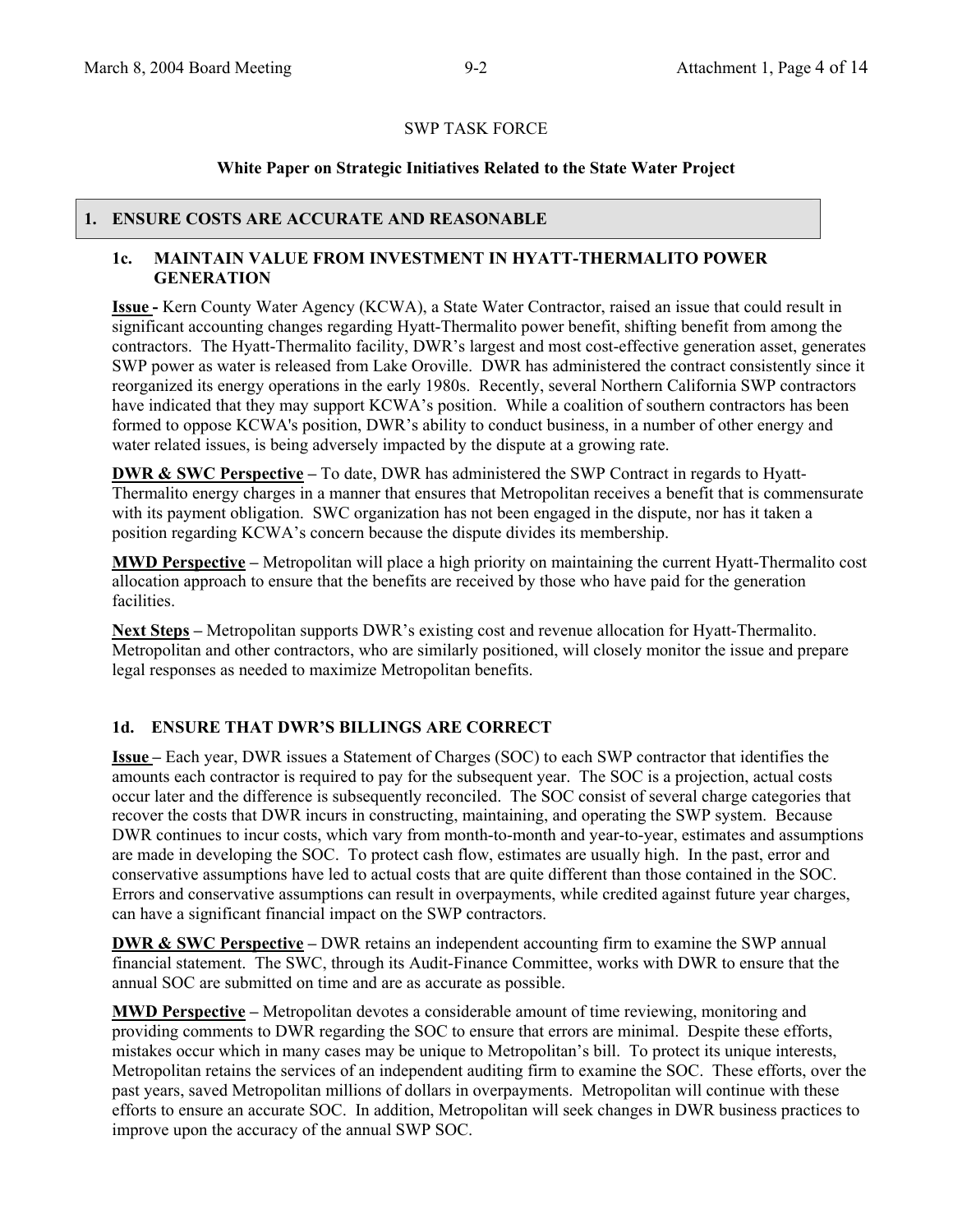## **White Paper on Strategic Initiatives Related to the State Water Project**

**Next Steps –** Metropolitan continues to work with the SWC to seek improvements in DWR's business practices that affect development of the annual SOC. Metropolitan continues to retain an independent auditing firm to review the annual SOC to Metropolitan.

# **2. PROMOTE EFFICIENT BUSINESS PRACTICES**

# **2a. EXEMPT SWP FROM THE STATE'S ADMINISTRATIVE REGULATIONS**

**Issue -** DWR's SWP operation is constrained by legislation and regulations administered by the Departments of General Services, Finance, Personnel Administration, the State Personnel Board, the State Controller's Office and the Attorney General. Examples of these constraints include DWR having to rely on another state department to procure and install certain needed computer technology, or DWR encountering constraints imposed by other departments in procuring staff with expertise needed to administer its computerized accounting and management system or needed to manage power purchasing activities. In both cases, the impact is delayed use of new technology, diminished realization of its expected benefits and higher costs.

**DWR & SWC Perspective – DWR** is constrained by state administrative procedure; however, it has been working with the SWC to seek solutions whereby the SWP Contractors Joint Powers Authority (JPA) could provide services to improve efficiency and implement projects. The SWC have focused on working with DWR to identify potential areas where services could be provided to the SWP. SWC could assist DWR in pursuing broad exemption from periodic hiring freezes, contracting restrictions, and restrictions on job classification additions and changes.

**MWD Perspective** – Metropolitan is committed to working with DWR to remove constraints, if possible, or seek alternative mechanisms to reduce obstacles that impair its effectiveness in operating the SWP.

**Next Steps** – Metropolitan will work with DWR and other contractors to identify solutions to existing state agency constraints. In addition, Metropolitan continues to explore opportunities to provide services, individually or in coordination with the JPA, to better support DWR in the operation of the SWP in an efficient manner.

# **2b. INCREASE DWR'S USE OF IMPROVED MANAGEMENT TOOLS AND COST REPORTING**

**Issue** - Seek use of improved management cost reports and budget reports as key control tools to ensure efficiency in business operations.

**DWR & SWC Perspective** – DWR management began developing regular cost reports and overall business priorities as a way to manage operations and costs. The SWC made DWR's use of improved management controls, including the use of management reports, a work plan objective for FY 2004/05.

**MWD Perspective** – Metropolitan supports DWR's efforts to provide relevant management cost reports regarding issues of critical importance and seeks to enhance the manner in which DWR's management team utilizes these reports for discussion

**Next Steps** – Request that DWR management provide and explain financial management and project status reports regarding issues of critical importance, organized by the six strategic initiatives of this Paper, to Metropolitan such as, the East Branch enlargement. Encourage the use of the management reports by DWR managers in making financial and personnel decisions, and in reporting activities to the SWC committees.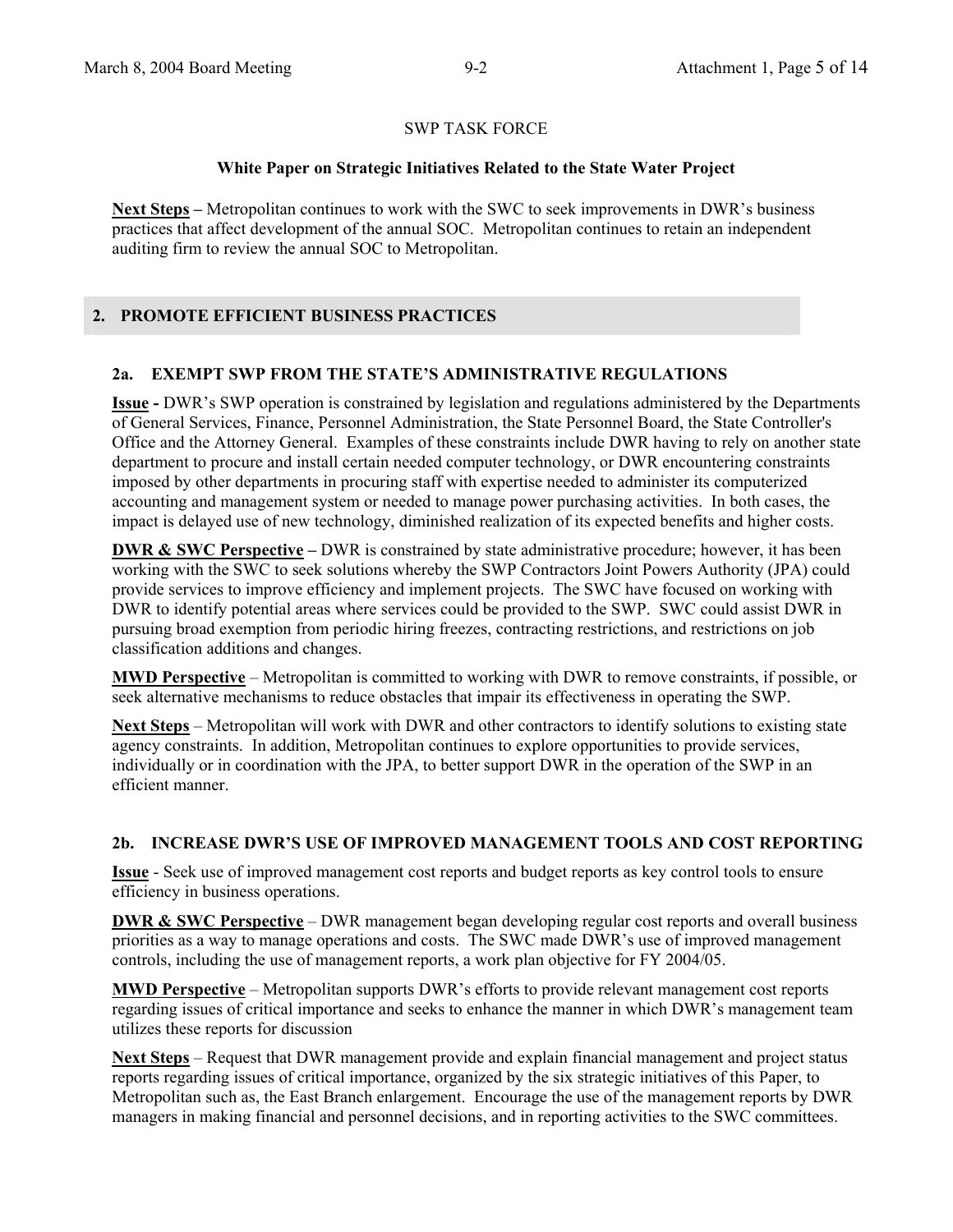## **White Paper on Strategic Initiatives Related to the State Water Project**

## **3. ENSURE COST-EFFECTIVE AND RELIABLE ENERGY RESOURCES**

#### **3a. MANAGE NEAR-TERM ENERGY PORTFOLIO**

**Issue -** The SWP is involved in energy market transactions that total \$300 million annually. Controlling power costs is a critical fiduciary responsibility of DWR. Metropolitan and other SWP contractors rely on DWR's success in energy trading. If understaffed, DWR may fail to utilize the existing operational flexibility of the SWP's loads and resources or delay critical actions with adverse cost outcomes. Energy must be constantly bought and sold to match changing supply, delivery and generation conditions. State administrative processes put a constraint on DWR's ability to adequately staff SWP power operations and enter essential power contracts. The result is expanded financial risk that impacts affordability of SWP supplies.

**DWR & SWC Perspective** - DWR recognizes that it needs additional staff with high competency skill to effectively accomplish its short-term energy planning and trading duties. Metropolitan and the other SWC expect DWR to improve its capability. State personnel and contracting rule constraints limit DWR. The SWC are interested in providing staff and consulting support to DWR through the JPA. DWR is cooperatively working with the SWC to assess the scope of staff support.

**MWD Perspective** - Metropolitan pays about 80 percent of the energy utilized on the SWP because of the large amount of water it orders and the high-lift pumping needed to reach its service area. It is in Metropolitan's best interests to invest staff and other resources to ensure DWR has the capability to accomplish competitive energy transactions. Metropolitan supports SWP actions that manage energy cost volatility and make efficient use of SWP energy assets. The JPA offers a means for the SWC to pool resources to support DWR's immediate energy planning and trading functions.

**Next Steps** - Working through the SWC and JPA to develop a services contract to support DWR energy functions. Provide oversight using Metropolitan staff and consultants to guide DWR decision-making and implementation actions.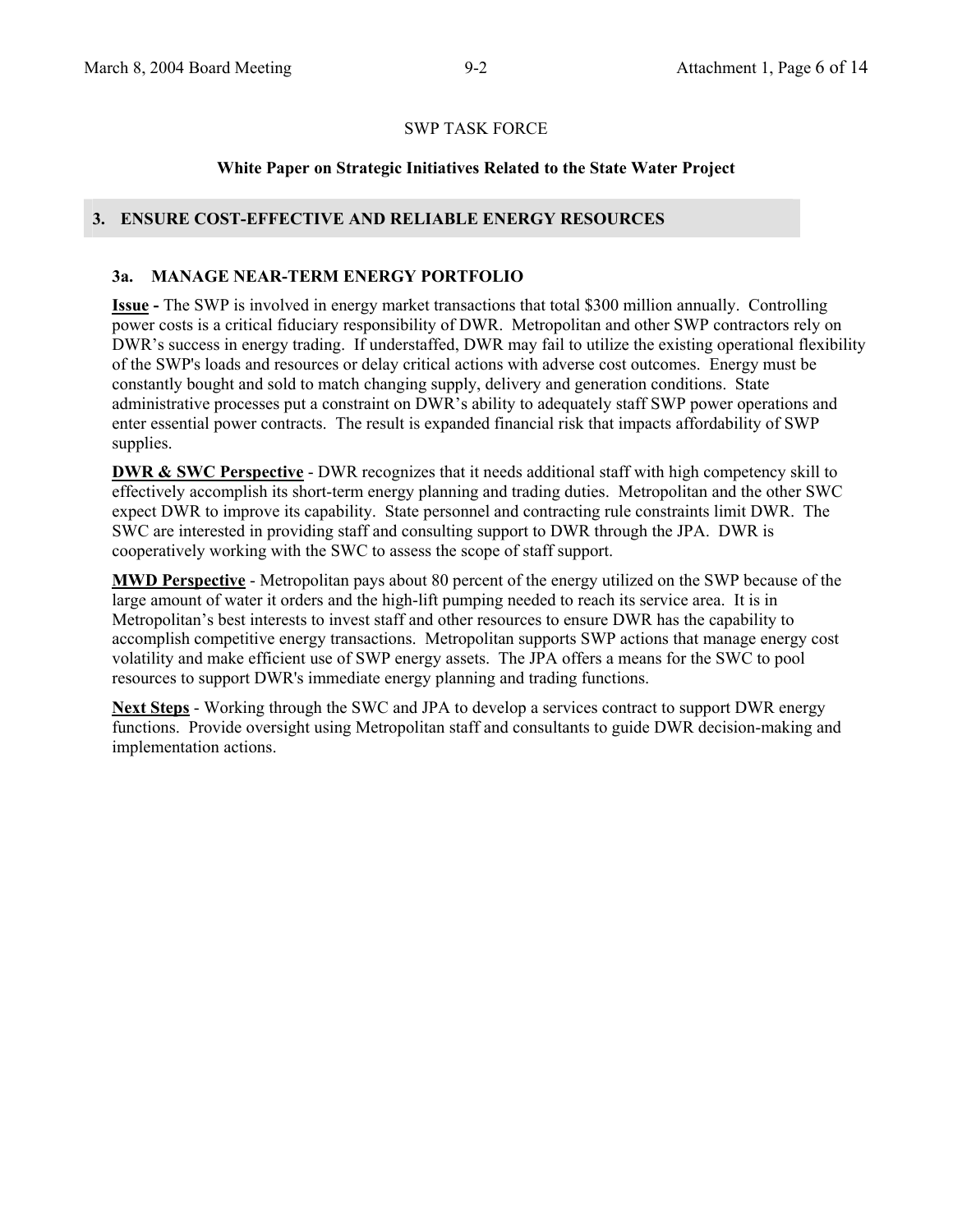#### **White Paper on Strategic Initiatives Related to the State Water Project**

## **3. ENSURE COST-EFFECTIVE AND RELIABLE ENERGY RESOURCES**

#### **3b. DEVELOP A LONG-TERM ENERGY PORTFOLIO**

**Issue -** SWP energy requirements and associated costs are the dominant factor influencing present and future cost variability. The SWP is undergoing a significant change in the way energy resources are acquired and managed as a result of the expiration of major energy exchange agreements, increasing water and power demands, and changes in the energy markets. The SWP's historically more stable energy management environment is changing and DWR needs to be adequately prepared to enter into a new, more volatile and opportunistic energy market. An attempt to implement a power hedging strategy to provide insurance against short-term natural gas price increases has been held up by other departments in the state government. There is a need for long-term energy procurement and sales strategy due to uncertainty in supply and transmission capacity. Competition for peak energy use will drive up costs. However, state policy and procedures can impede effective energy management. While SWP is the largest consumer of electrical energy in California, and subject to political and business risks, it is also a major energy producer. The SWP must position itself to achieve a diversified portfolio to reduce uncertainty and risk, and manage costs. Decisions involving committing hundreds of millions of dollars are necessary. DWR also needs to be an advocate for favorable regulations at the state and federal level.

**DWR & SWC Perspective** - Metropolitan and other SWC expect DWR to ramp up its approaches of developing a competitive energy portfolio. Future energy procurement decisions require careful planning to address resource diversity and risk mitigation. The SWC has placed a high priority on establishing a cost-effective, long-term energy strategy and portfolio. The SWC is encouraging DWR to establish positions and recruit needed staff expertise to accomplish this work.

**MWD Perspective** - Competitively priced and stable energy supplies are fundamental to Metropolitan's ability to provide reliable water supplies at a reasonable cost. Metropolitan places a high priority on these goals through direct intervention in energy planning, procurement and trading activities. Dependent upon hydrologic conditions, energy costs comprise one-third to one-half of Metropolitan's SWP bill.

**Next Steps** - Working with SWC and State Water Project Contractors Authority, Metropolitan will develop mechanisms to establish an adequate work plan and ensure needed skilled staff are available to initiate a comprehensive investigation of long-term energy contracts/strategies. Using SWC or internal resources, Metropolitan will coordinate and support DWR's analysis for developing their long-term energy portfolio. Initially JPA or Metropolitan's contracting abilities could be used to assist DWR with needed expertise for short-term trading and long-term planning.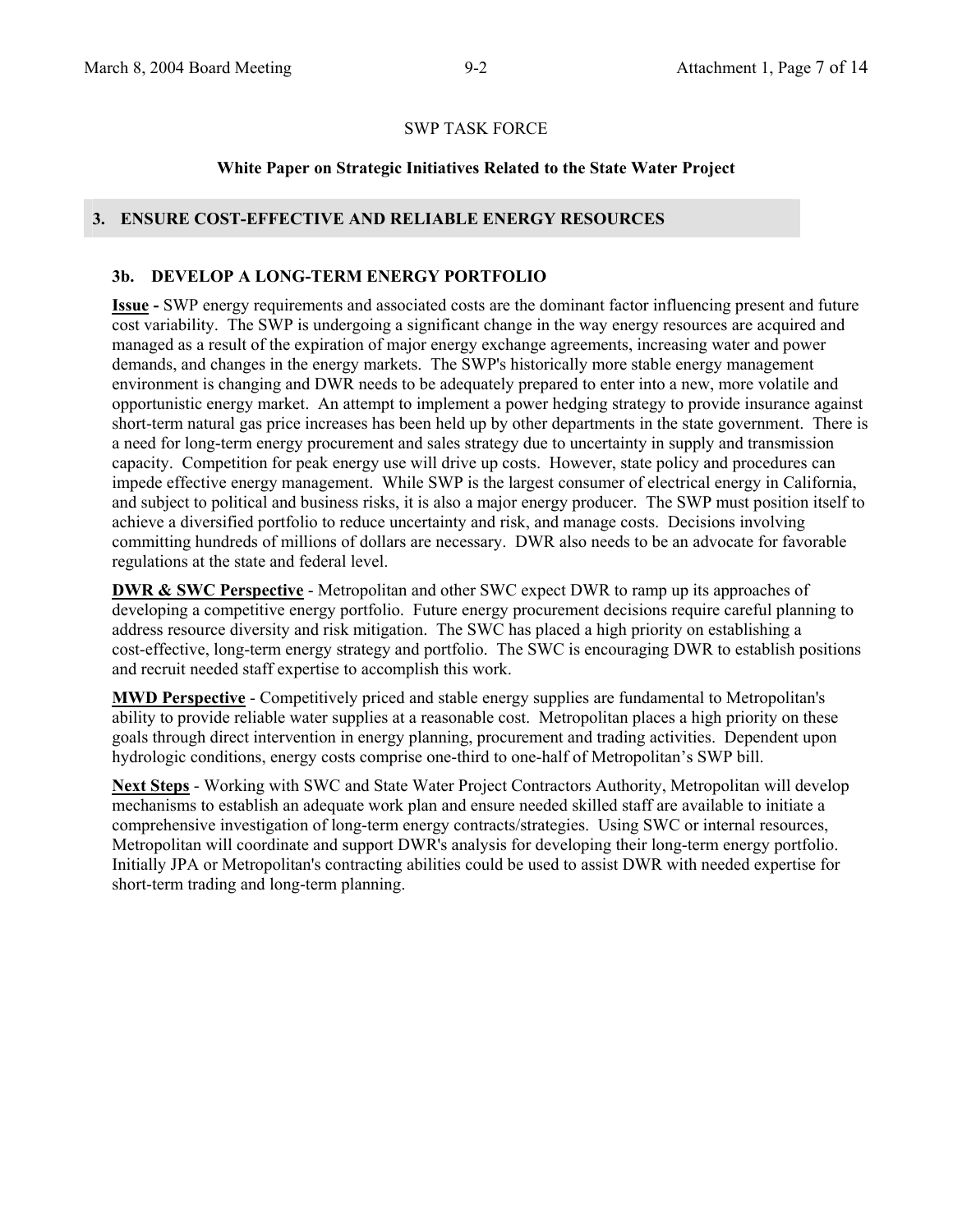# **White Paper on Strategic Initiatives Related to the State Water Project**

#### **4. ENSURE SUFFICIENT INFRASTRUCTURE RELIABILITY**

## **4a. MAINTAIN COST-EFFECTIVE HIGH LEVELS OF INFRASTRUCTURE RELIABILITY**

**Issue** - As the SWP ages, major replacements or refurbishment are needed more frequently. In the past, DWR has operated the SWP facilities with frequent high-level equipment outages. More recently, DWR has made significant gains in increasing operational availability of units and reducing forced outages. The increases in infrastructure reliability are a result of improved scheduling, preventative maintenance, and increased rehabilitation or replacement of equipment. A focus on expenditures, as well as the desired level of infrastructure reliability, is necessary to ensure the facilities are maintained in the most cost-effective manner.

**DWR & SWC Perspective** - The SWC have not identified infrastructure reliability in its 2004/05 work objectives. DWR has created an incentive program that rewards staff when operational availability targets are met.

**MWD Perspective** – Metropolitan has been examining DWR's performance with regard to infrastructure reliability since 1998, as plans were being made to fill Diamond Valley Lake. Staff continues to monitor DWR's activities to ensure that infrastructure reliability gains are accomplished in a cost-effective manner.

**Next Steps** – Develop a SWP Infrastructure Reliability plan and supporting reports that allow Metropolitan and the SWC to evaluate the reliability of DWR's operation and management of the system. Metropolitan continues to monitor DWR performance and participates in an ongoing benchmarking program that compares DWR results to other large water delivery projects. Metropolitan will explore cost-effective methods to expedite procurement of spare parts, replacement equipment and services.

## **4b. ENSURE TIMELY AND COST-EFFECTIVE ENLARGEMENT OF THE EAST BRANCH OF THE CALIFORNIA AQUEDUCT**

**Issue** - Recent studies indicate that the next planned increment of enlargement of the East Branch of the California Aqueduct, to meet demands, could be needed by 2011 and full enlargement needed by 2015. Additional capacity could be utilized sooner to move excess supplies into storage facilities when hydrologic conditions are favorable. DWR's initial project schedule shows 11 years (6.5 years for design) to complete construction and make the facility operational. Its plan includes costly conservative design features and could benefit from more contemporary and innovative approaches.

**DWR & SWC Perspective** - DWR needs to increase the priority of achieving the next expansion of the East Branch a priority. They may not have the resources or ability to meet the critical timing needs of the East Branch Enlargement contractors. The East Branch Enlargement Contractors are working together to actively plan and provide oversight of the enlargement project. The East Branch Enlargement Specific Project JPA (which is a subset of the JPA formed by the SWP contractors) is exploring plans to support the design and construction management, and other related activities for the project.

**MWD Perspective** - Metropolitan would pay about 80 percent of the enlargement cost, proportionate to its share of capacity. As a result, Metropolitan is placing a high priority on ensuring careful oversight and involvement in the project, if necessary. Further completion of the enlargement is needed to ensure sufficient water management flexibility that was envisioned in the Integrated Resources Plan. Action needs to commence in 2005, to ensure timely completion of the facilities.

**Next Steps** - Notify DWR regarding the timing needed for enlargement capacity. Explore actions to ensure the facilities are cost-effectively designed and constructed to ensure that Metropolitan's conveyance demands are met for supplies delivered through the California Aqueduct.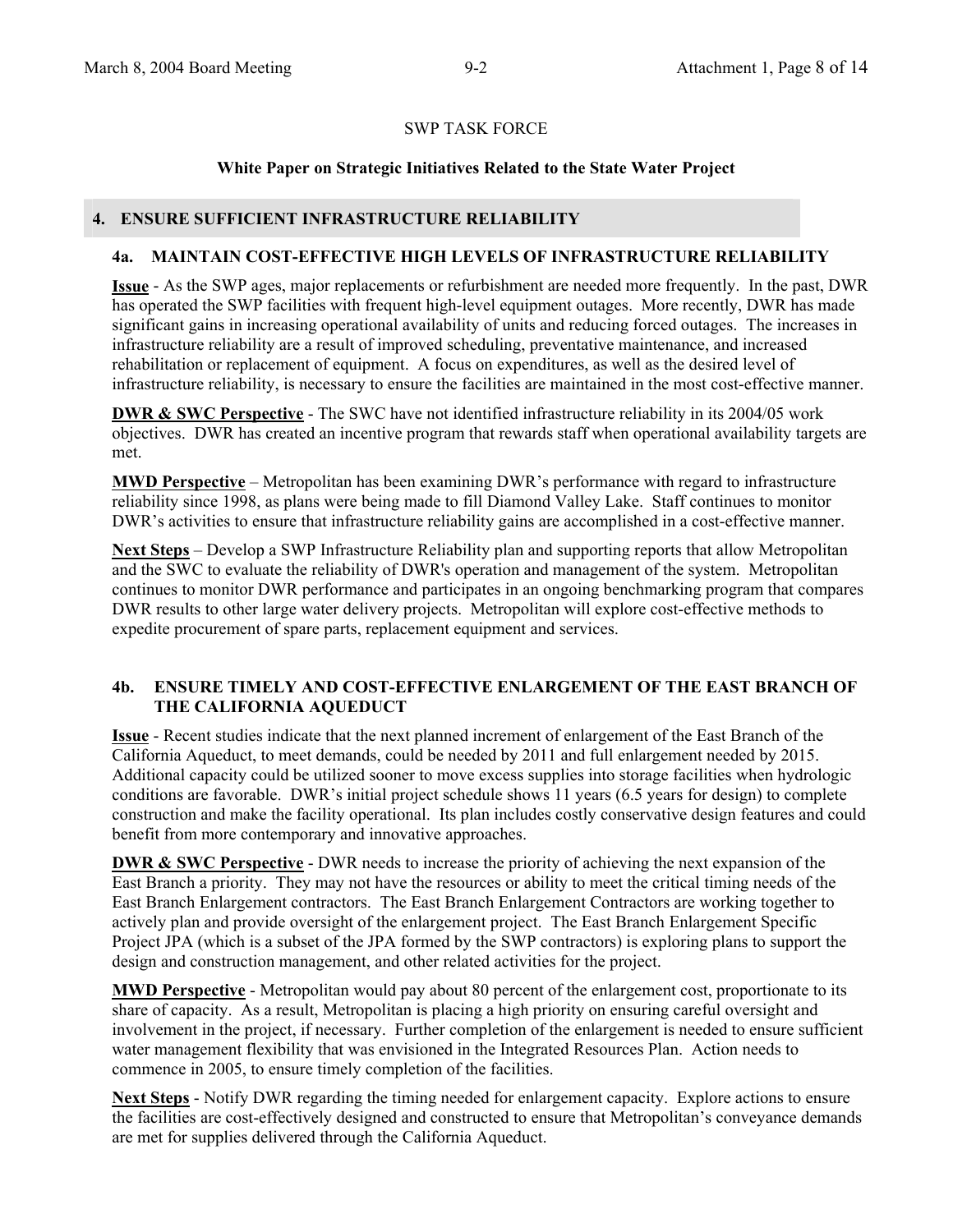## **White Paper on Strategic Initiatives Related to the State Water Project**

## **4. ENSURE SUFFICIENT INFRASTRUCTURE RELIABILITY**

#### **4c. EVELOP A SWP SECURITY AND EMERGENCY RESPONSE PLAN FOR MAJOR SERVICE INTERRUPTIONS**

**Issue** – Ensuring that adequate security measures are in place, as well as emergency plans to respond to natural disasters, accidents and sabotage, is critical for a high profile water facility that provides critical water supplies throughout the state. Recent events, including fires and levees' failures, have heightened the concern that adequate plans and procedures need to be in place.

**DWR & SWC Perspective** – DWR, post-September 11, 2001, has made security a high priority for SWP facilities. However, it is unclear that DWR is prepared to respond to the many types of natural disasters that could threaten water deliveries along the California Aqueduct. The SWC O&M committee is seeking information on DWR emergency preparedness plans.

**MWD Perspective** – Metropolitan, located at the end of the SWP system, is vulnerable to operational disruptions that could be caused by a variety of events. Its interests are that DWR is adequately prepared with a comprehensive plan.

**Next Steps** – On a high priority basis, increase Metropolitan's efforts to work jointly with the SWC and DWR to ensure that adequate plans are in place to prevent and respond to disruptions of service caused by natural disasters, accidents and sabotage.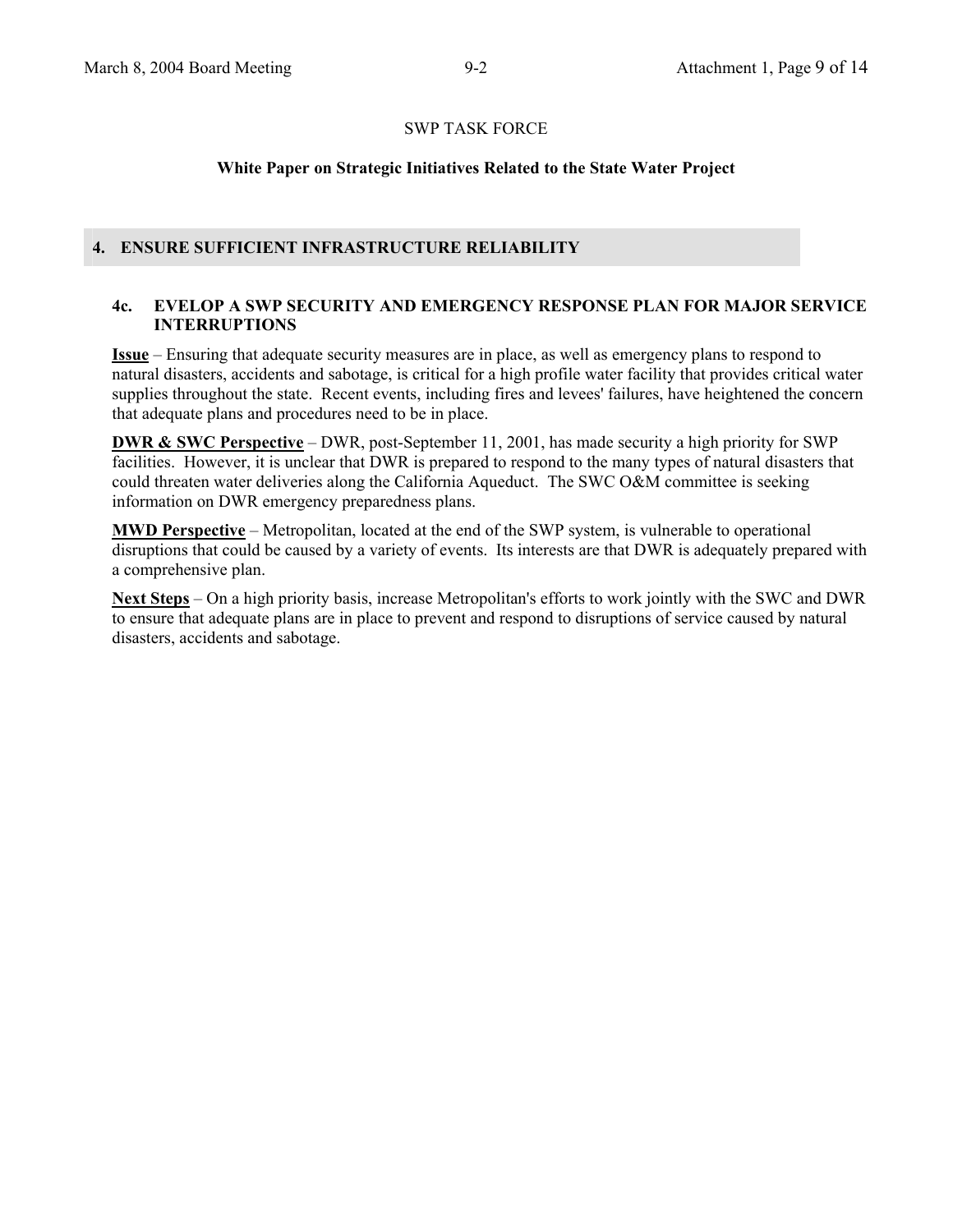## **White Paper on Strategic Initiatives Related to the State Water Project**

## **5. ENSURE COST-EFFECTIVE WATER SUPPLIES**

#### **5a. COMPLETE EXPANSION OF BANKS PUMPING PLANT PERMITTED CAPACITY**

**Issue** – The CALFED Water Supply Program is expected to increase supply to Metropolitan from the SWP. The Delta Improvement Package, which focuses on improvement in the south and central Delta, is expected to increase export capacity at Banks Pumping Plant to 8,500 cfs. This increased permitted capacity at Banks Pumping Plant will provide additional windows of opportunity to export or transfer water across the Delta. There will be times when current regulatory constraints may continue to limit export capacity.

**DWR & SWC Perspective** - DWR supports the implementation of the Delta Improvement Package to increase its ability to meet supply needs from the SWP contractors, and is pursuing this project as part of the CALFED program.

**MWD Perspective** – Implementation of the Delta Improvement Package is a key component in meeting the water supply targets in Metropolitan's IRP by providing greater wet-period delivery capability for replenishing storage programs. In addition, the effort will benefit Metropolitan by improving conveyance capacity for dry-year transfer programs.

**Next Steps** – Support DWR's efforts to issue an EIR for the expansion of Banks Pumping Plant Permitted Capacity.

#### **5b. SUPPORT IMPLEMENTATION OF AN ENVIRONMENTAL WATER ACCOUNT**

**Issue** - Obtaining authorization to increase Banks operating capacity to 8,500 cfs, consistent with the CALFED Record of Decision, is key to meeting the goals of the IRP. Approval of a funding package for the Environmental Water Account is critical to support this activity.

**DWR & SWC Perspective** - Both DWR and the SWC place a high priority on pursuing the permitted capacity to export supplies at Banks Pumping Plant.

**MWD Perspective** – Support for the effective funding and implementation to the Environmental Water Account will provide for successful implementation of CALFED water supply programs.

**Next Steps** – Support development of the financing plan for the EWA, expected to be completed by May 2005.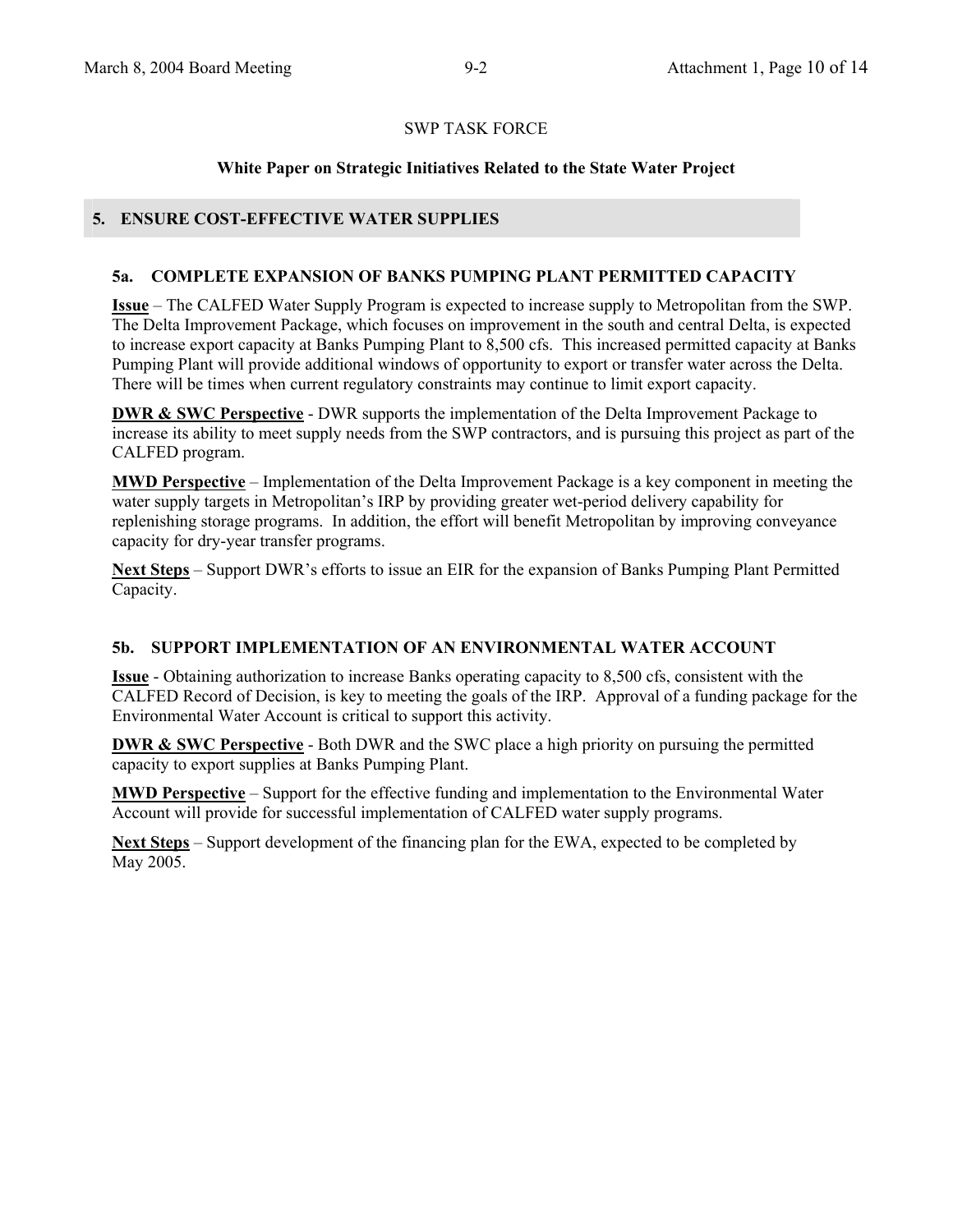## **White Paper on Strategic Initiatives Related to the State Water Project**

## **5. ENSURE COST-EFFECTIVE WATER SUPPLIES**

#### **5c. STREAMLINE WATER TRANSFER PROCESS**

**Issue** - Water transfer, exchange, and groundwater banking programs involve extensive, costly and lengthy administrative requirements. As a result, it can be difficult to gain the benefit of using available SWP conveyance capacity in which Metropolitan has invested. In addition, DWR's role in water purchase programs appears to have an effect on the willingness of sellers to participate. Overall, DWR's involvement in water transfer, exchange, and groundwater banking programs can have an impact on the water supply costs (e.g. by increasing costs) and reliability of water management programs (e.g. by delaying implementation) that Metropolitan pursues.

**DWR & SWC Perspective** – DWR has begun to recognize that its administrative procedures can impact a contractor's ability to access supplies that contractors have acquired. The SWC have established a Water Transfers Committee to support efforts to simplify and increase the availability of water transfers for SWP contractors. The SWC are also working with DWR to develop procedures to expedite approvals of SWP contractor's transfer proposals by directly negotiating agricultural transfer terms. The JPA would be involved in the actual financial transaction.

**MWD Perspective** – Metropolitan depends upon SWP capacity for dry-year transfers as part of the IRP resource. Metropolitan pursues approvals from DWR as water management and transfer programs are being developed, to ensure that such programs are timely and can be implemented when needed. Metropolitan is also reviewing proposed transfers to ensure that its contract rights are protected.

**Next Steps** – Metropolitan will work with DWR and the SWC Water Transfer Committee to seek streamlined or simplified approval processes and establish fair guidelines for use of capacity and protection of water quality.

#### **5d. COMPLETE MONTEREY AMENDMENT EIR**

**Issue** - Completion of the Monterey Amendment EIR is one of the terms of the May 2003 legal settlement agreement governing the implementation of the Monterey Amendment to the SWP Water Supply Contract. The Monterey Amendment was based upon a set of negotiated principles intended to settle a long-standing water allocation dispute. The negotiated principles also contained a number of changes to the SWP Contract to provide greater water management flexibility and cost management.

**DWR & SWC Perspective** - DWR has committed to completion of the EIR as required by the settlement agreement. However, the EIR development process, which included input from a number of parties, has been slow and costly. Participating in the completion of the EIR process is a high-level priority of the 2005 work objectives.

**MWD Perspective** – Metropolitan participates in a key committee, established through the settlement agreement, to guide EIR development. This effort is necessary to ensure Metropolitan's benefits under the Monterey Amendment and the SWP Contract as a whole are protected.

Next Steps - Review an administrative draft EIR and provide comments to ensure the earliest possible date for public issuance of the document to commence public review. Prepare for additional legal challenges.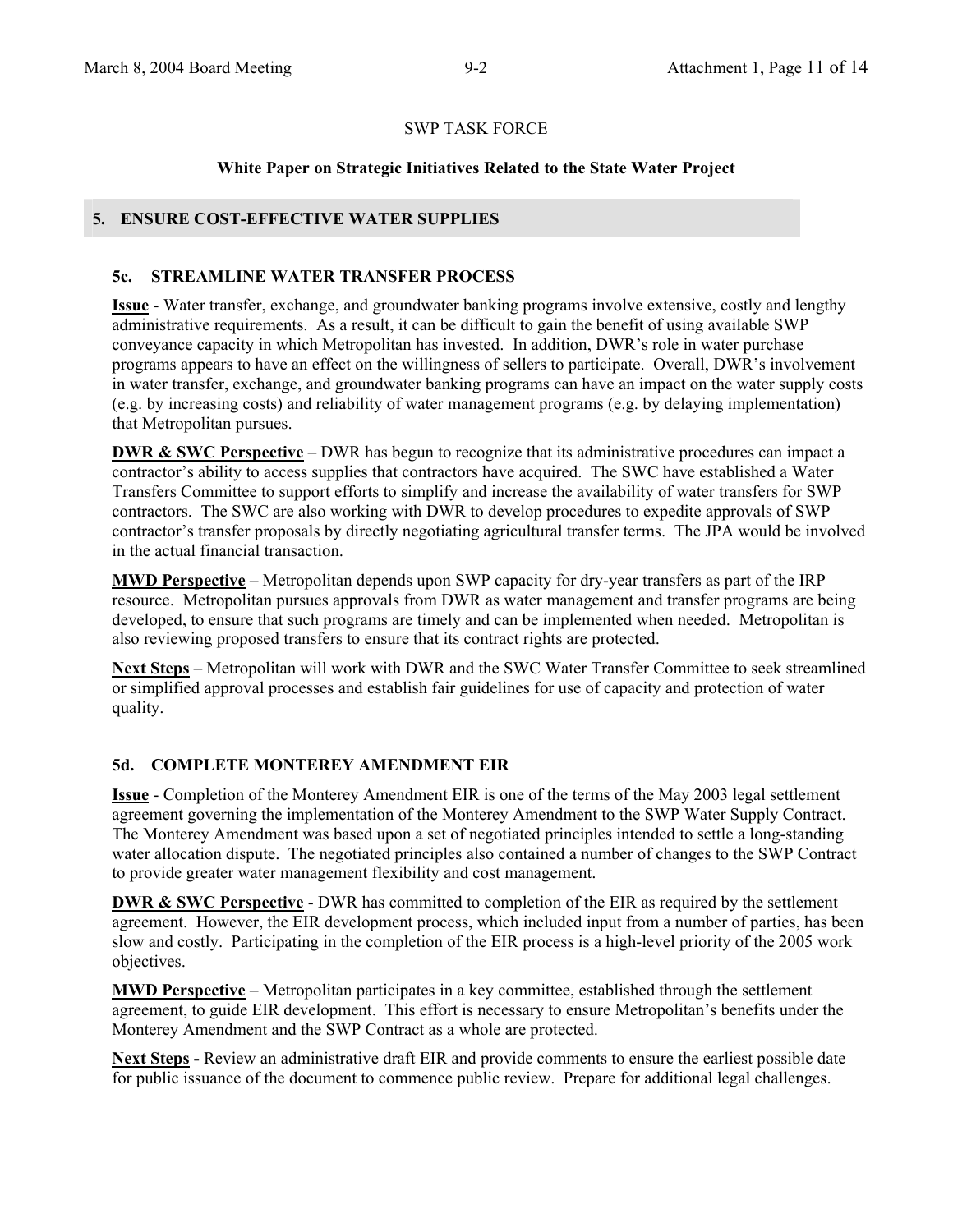# **White Paper on Strategic Initiatives Related to the State Water Project**

## **5. ENSURE COST-EFFECTIVE WATER SUPPLIES**

#### **5e. IMPROVE ACCESS TO LAKE PERRIS WATER SUPPLIES**

**Issue** – Lake Perris, the terminal SWP reservoir along the East Branch of the California Aqueduct, stores approximately 131,000 AF of SWP supplies. Nearly half of Lake Perris' storage, 65,000 AF, is dedicated to Metropolitan as "flexible storage". The SWP Contract provides that Metropolitan may draw upon "flexible storage", in addition to its annual allocated amount, provided that the account is repaid within five years.

During the late 1970s and early 1980s, Lake Perris was drawn upon regularly to meet MWD's demands for SWP supplies. In the 1990s, however, a number of factors led to less reliance upon Lake Perris including expanded aqueduct capacity, construction of a bypass power generating facility, water quality concerns, and recreation use. More recently, the need to draw upon Lake Perris has occurred with an increasing frequency.

**DWR & SWC Perspective** – The other SWP contractors have not been interested in Metropolitan's efforts at Lake Perris, because they do not receive water supplies or pay costs associated with the facilities. DWR relies upon Metropolitan to guide water operations. Recreation activities and state Recreation Area lands are managed with relative independence by the Department of Parks and Recreation.

**MWD Perspective** – Metropolitan has been in the process of seeking solutions to obstacles that have impaired its ability to draw upon Lake Perris supplies. Metropolitan, with the Lake Perris Task Force, has been successful in reducing some of the constraints associated with water quality, fishery needs, and recreational uses. Metropolitan continues to pursue solutions to constraints involving water quality issues and recreational concerns. Metropolitan has obtained state grant funds to contribute towards the study of and construction of solutions to water quality problems caused by body contact and low dissolved oxygen conditions.

**Next Steps –** Complete the grant studies and develop stakeholder support for improvements at Lake Perris.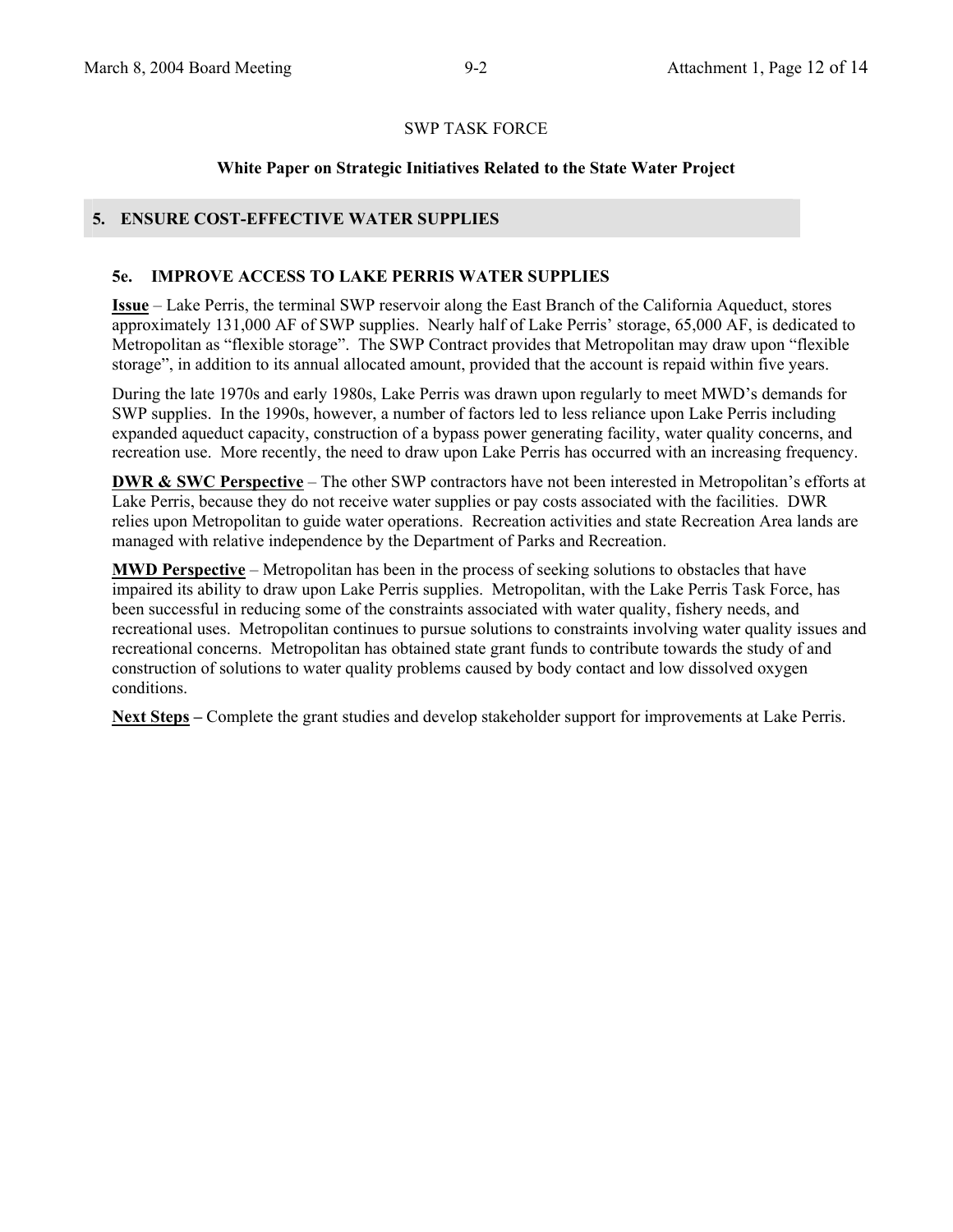#### **White Paper on Strategic Initiatives Related to the State Water Project**

## **6. PROTECT AND IMPROVE WATER QUALITY**

#### **6a. PURSUE SOURCE WATER PROTECTION ACTION**

**Issue** - Highly variable water quality conditions driven by hydrology pose significant challenges to Metropolitan. Agricultural water users at times challenge water quality improvement actions. In addition**,**  water use and discharges throughout California can affect the quality of SWP water conveyed in the California Aqueduct.Reliable and suitable water quality is necessary for effective water management in Southern California, for both public health protection and water supply management. Water quality and salinity reduction improvement projects are identified in the CALFED Delta Improvement Package.

**DWR & SWC Perspective** - Water quality issues need a higher priority within DWR. There have been significant advancements in recent years through implementation of the Municipal Water Quality Investigations Program, but the urban contractors desire continuing improvement in overall focus and customer service.

**MWD Perspective** – Metropolitan is actively engaged in attempting to raise attention to water quality concerns and increase customer service within DWR. Metropolitan is also attempting to keep the focus on programs within the CALFED program that could improve water quality in the future. Metropolitan also works closely with the SWC and California Urban Water Agencies to pursue source water quality protection actions throughout the state.

**Next Steps** – Work through DWR and CALFED management to protect and improve water quality. Provide oversight to non-SWP water conveyed in the California Aqueduct to protect water quality. Participate with the SWC and California Urban Water Agencies on source water protection actions.

## **6b. IMPLEMENT WATER QUALITY ACTIONS IDENTIFIED IN THE CALFED DELTA IMPROVEMENT PACKAGE**

**Issue** - The CALFED Delta Improvement Package includes actions to improve source water quality from the Delta. These actions include: completion of the Franks Tract improvements, development of a San Joaquin River Salinity Management Plan, and actions to improve south Delta and San Joaquin River water quality.

**DWR & SWC Perspective** - The SWC is working with the California Urban Water Agencies and Central Valley agricultural interests to develop and implement a plan to reduce salinity on the lower San Joaquin River and improve dissolved oxygen in the Stockton Deep Water Channel.

**MWD Perspective** – Metropolitan is actively working with Central Valley agricultural interests on San Joaquin River water quality improvements and other mutual beneficial water quality and delivery improvements. Metropolitan is also working with other urban interests to develop a long-term solution for needed Franks Tract improvements. Metropolitan should not be responsible for mitigating the impact of other users impacts on water quality.

**Next Steps** – Participate in efforts to develop further water quality improvement projects identified in the Delta Improvement Package. Work with other water interests. Identify and initiate a mechanism to advance work on Franks Tract.